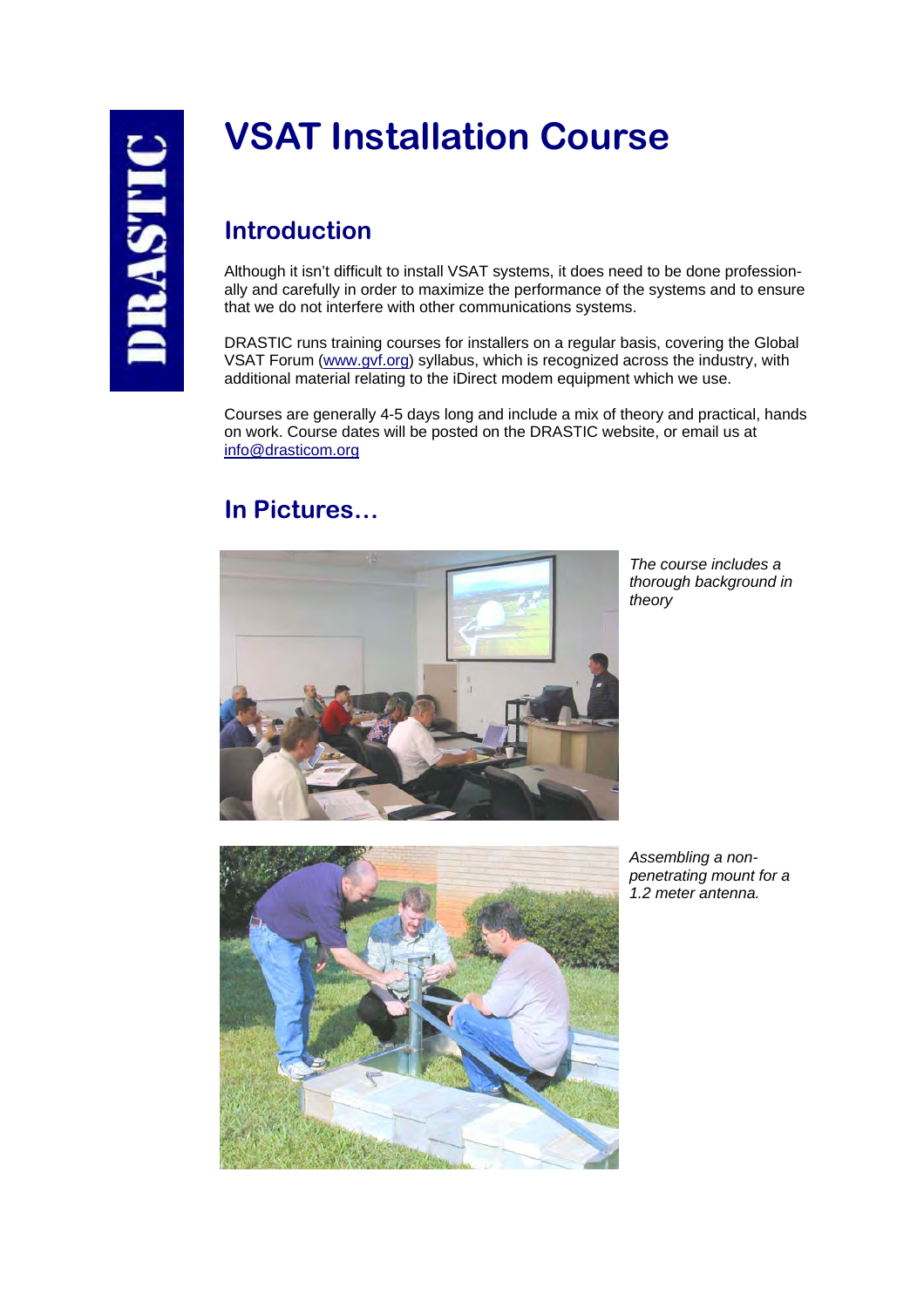# DRASTIC



*Fitting the reflector to the mount.* 

> *Assembling the outside electronics.*

*Examining the characteristics of the receive signal using a spectrum analyzer.*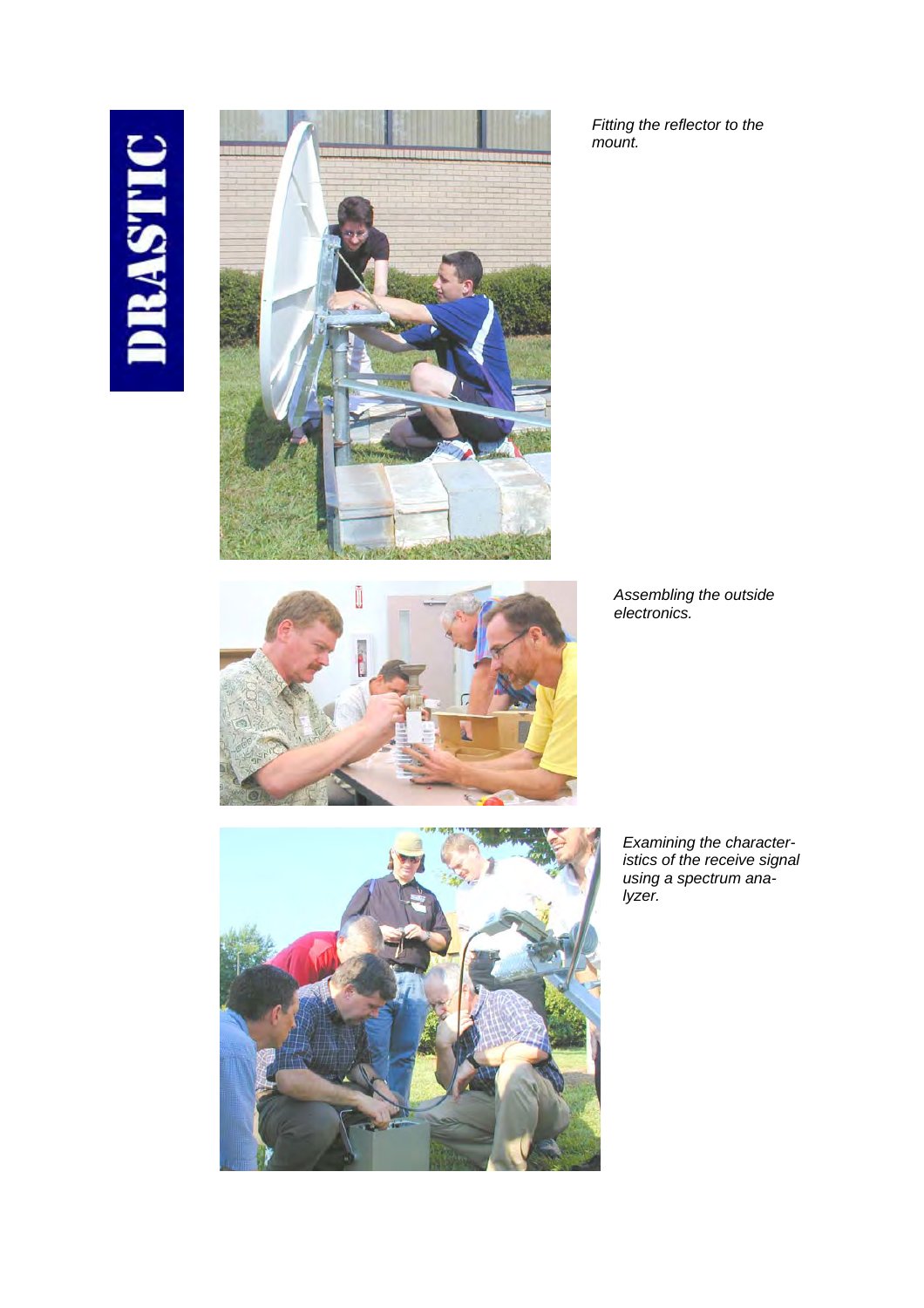# DRASTIC







*Visiting our Network Operations Center*